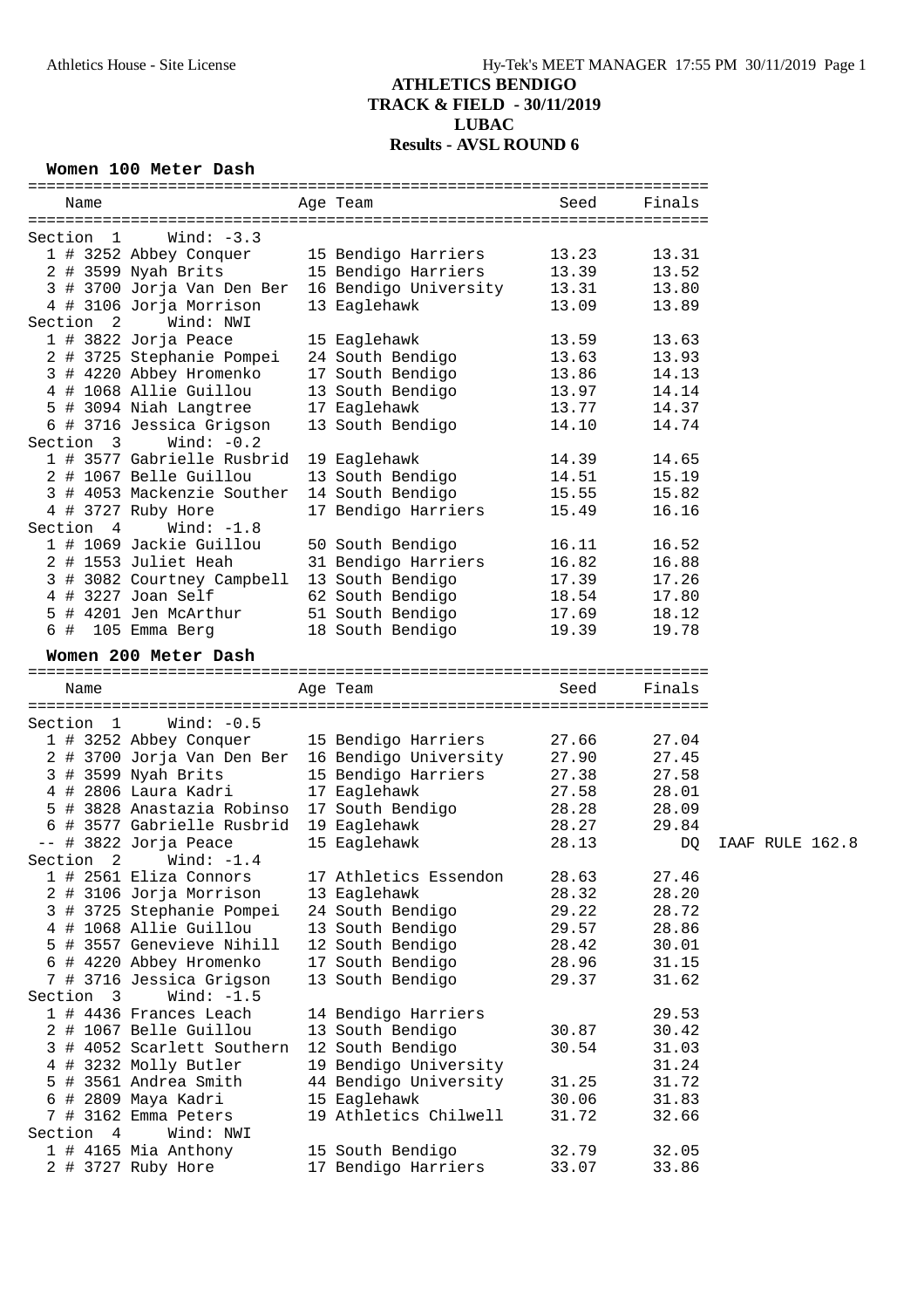#### **....Women 200 Meter Dash**

|  |           | 3 # 1069 Jackie Guillou    | 50 South Bendigo    | 33.50 | 33.95 |
|--|-----------|----------------------------|---------------------|-------|-------|
|  |           | 4 # 1553 Juliet Heah       | 31 Bendigo Harriers | 33.45 | 34.35 |
|  |           | 5 # 4218 Trudy Haines      | 49 South Bendigo    | 33.62 | 34.59 |
|  |           | $6$ # 3559 Isabel Nihill   | 16 South Bendigo    | 33.74 | 34.74 |
|  |           | 7 # 4053 Mackenzie Souther | 14 South Bendigo    | 32.53 | 36.19 |
|  | Section 5 | Wind: $-3.3$               |                     |       |       |
|  |           | 1 # 3764 Toni Phillips     | 47 Preston          |       | 36.11 |
|  |           | 2 # 2412 Carol Coad        | 58 South Bendigo    | 34.22 | 36.42 |
|  |           | 3 # 3007 Leah Langtree     | 43 Eaglehawk        | 33.88 | 36.79 |
|  |           | 4 # 3227 Joan Self         | 62 South Bendigo    | 39.86 | 38.78 |
|  |           | 5 # 4201 Jen McArthur      | 51 South Bendigo    | 38.08 | 38.82 |
|  |           | 6 # 3166 Jemma Norton      | 13 South Bendigo    | 39.65 | 39.69 |
|  |           | 7 # 1357 Anne Buckley      | 52 Bendigo Harriers |       | 39.86 |
|  |           | 8 # 2497 Annette Curtis    | 63 South Bendigo    | 48.76 | 48.62 |

#### **Men 100 Meter Dash**

|           | ----------------------------- |                       |       |        |
|-----------|-------------------------------|-----------------------|-------|--------|
| Name      |                               | Age Team              | Seed  | Finals |
|           |                               |                       |       |        |
| Section 1 | Wind: 1.2                     |                       |       |        |
|           | $1$ # 2740 James Miller       | 17 Bendigo Harriers   | 11.20 | 11.53  |
|           | 2 # 3571 Angus McKindlay      | 16 Eaglehawk          | 11.64 | 11.75  |
|           | 3 # 4417 Taine Bishop         | 14 Bendigo University | 11.83 | 11.81  |
|           | 4 #11107 xJulian Callea       | 18 Unattached         |       | X12.01 |
|           | 5 # 3281 Oliver Muggleton     | 17 South Bendigo      | 12.23 | 12.15  |
|           | 6 #11108 Kieren Tuohey        | 19 Unattached         |       | X12.49 |
| Section 2 | Wind: NWI                     |                       |       |        |
|           | 1 # 4547 Darcy Langdon        | 15 Bendigo Harriers   | 12.71 | 12.57  |
|           | 2 # 4542 Luka Markovic        | 16 South Bendigo      | 12.82 | 13.01  |
|           | 3 # 1261 Antony Langdon       | 51 Eaglehawk          | 13.28 | 13.78  |
|           | 4 # 3172 %Timothy Sullivan    | 44 Eaglehawk          | 13.25 | 13.89  |
|           | 5 # 4335 Lachlan Carr         | 23 Bendigo Harriers   | 13.37 | 14.37  |
|           | Section $3$ Wind: $-0.7$      |                       |       |        |
|           | 1 # 2808 Christopher Kadri    | 50 Eaglehawk          | 13.75 | 13.86  |
|           | 2 # 3445 Keenan Seymour       | 12 South Bendigo      | 13.72 | 14.52  |
| Section 4 | Wind: $-1.4$                  |                       |       |        |
|           | 1 # 4249 Connor Clarke        | 14 Bendigo Harriers   | 15.63 | 15.96  |
|           | 2 #11106 xBrodie Schintler    | 11 Unattached         |       | X16.31 |
|           | 3 #11076 xKyal Riordan        | 12 Unattached         | 16.44 | X16.83 |
|           | 4 #11105 xBradley Riordan     | 8 Unattached          |       | X18.54 |

#### **Men 200 Meter Dash**

========================================================================= Name and Age Team and Seed Finals ========================================================================= Section 1 Wind: NWI 1 # 3571 Angus McKindlay 16 Eaglehawk 24.04 24.10 2 # 4417 Taine Bishop 14 Bendigo University 24.11 3 # 2661 James Woods 16 South Bendigo 24.36 4 # 3281 Oliver Muggleton 17 South Bendigo 24.49 24.64 5 # 2726 Talbot Varcoe 17 Bendigo Harriers 25.08 6 # 3401 Liam Gay 15 South Bendigo 24.83 25.24 7 # 4267 Arshdeep Singh 16 South Bendigo 24.93 25.93 -- # 3345 James Bentley 15 Eaglehawk 23.62 DQ IAAF RULE 162.8 Section 2 Wind: NWI 1 #11107 xJulian Callea 18 Unattached X25.06 2 # 4547 Darcy Langdon 15 Bendigo Harriers 25.80 3 #11108 Kieren Tuohey 19 Unattached X25.90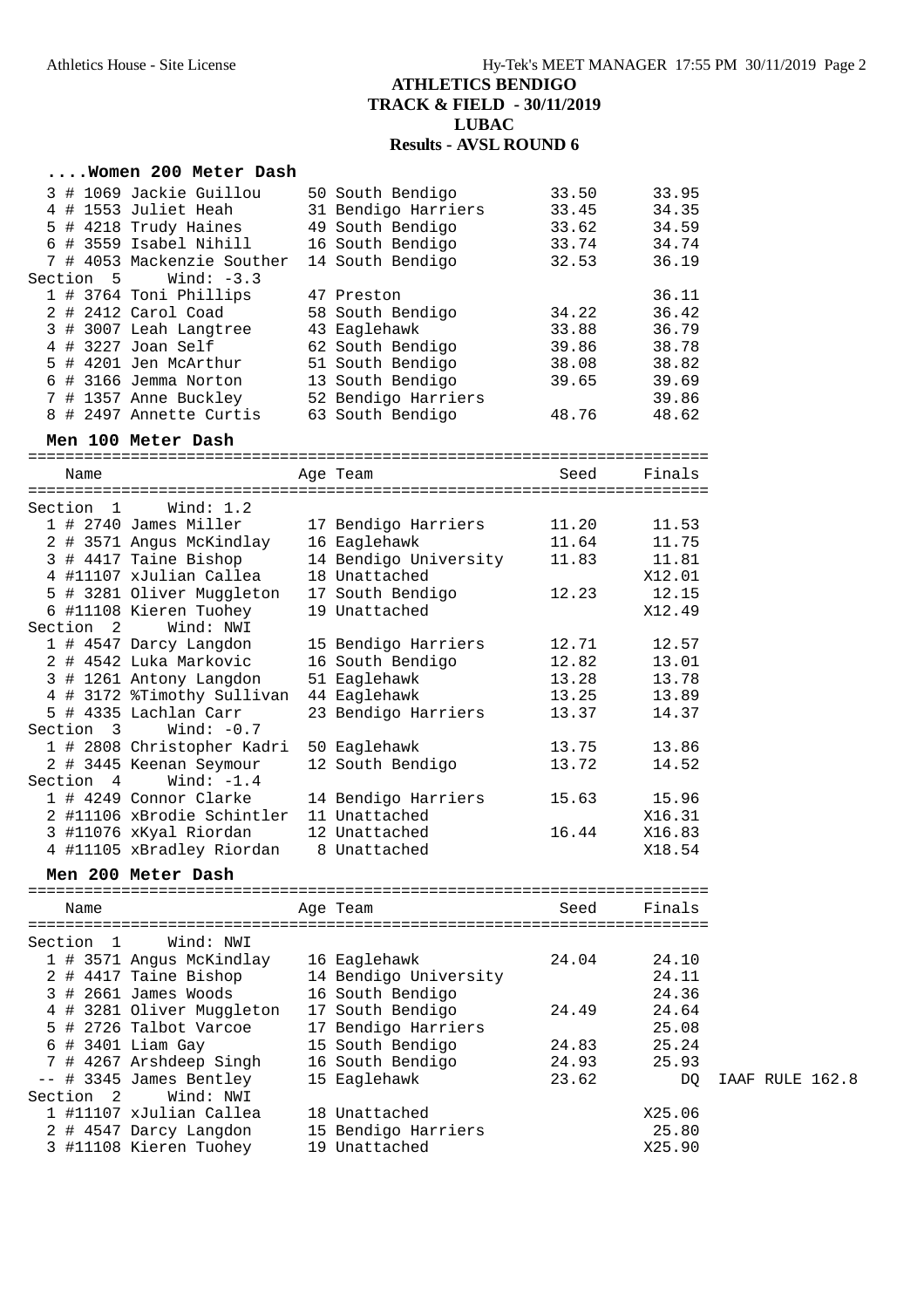|         |                      | Men 200 Meter Dash                                    |                                             |                    |                    |
|---------|----------------------|-------------------------------------------------------|---------------------------------------------|--------------------|--------------------|
|         |                      | 4 # 3538 David Chisholm                               | 51 Eaglehawk                                | 25.97              | 26.36              |
|         | Section 3            | Wind: NWI                                             |                                             |                    |                    |
|         |                      | $1$ # 4375 Sam Storer                                 | 27 Eaglehawk                                | 27.43              | 26.31              |
|         |                      | 2 # 4423 Harry Roberts                                | 14 Eaglehawk                                | 27.53              | 26.78              |
|         |                      | 3 # 4542 Luka Markovic                                | 16 South Bendigo                            |                    | 26.91              |
|         |                      | 4 # 1261 Antony Langdon<br>5 # 3952 Nicholas Alexande | 51 Eaglehawk                                | 27.21              | 27.91<br>28.09     |
|         |                      | 6 # 3172 %Timothy Sullivan                            | 15 South Bendigo<br>44 Eaglehawk            | 27.05<br>28.21     | 28.61              |
|         |                      | 7 # 2808 Christopher Kadri                            | 50 Eaglehawk                                | 28.68              | 29.10              |
|         |                      | 8 # 4335 Lachlan Carr                                 | 23 Bendigo Harriers                         | 28.05              | 29.57              |
|         | Section 4            | Wind: $-3.6$                                          |                                             |                    |                    |
|         |                      | 1 # 4318 Peter Clarke                                 | 48 Bendigo Harriers                         | 29.18              | 28.81              |
|         |                      | 2 # 1279 Peter Curtis                                 | 25 South Bendigo                            |                    | 29.02              |
|         |                      | 3 # 2712 Christopher Timew                            | 45 South Bendigo                            |                    | 29.45              |
|         |                      | 4 # 3445 Keenan Seymour                               | 12 South Bendigo                            | 32.14              | 30.45              |
|         |                      | 5 # 2714 Ross Douglas                                 | 53 Bendigo University                       | 29.68              | 31.19              |
|         |                      | 6 # 3480 Geoff Shaw                                   | 71 Bendigo Harriers                         | 30.97              | 32.20              |
| Section | 5                    | Wind: $-3.1$                                          |                                             |                    |                    |
|         |                      | 1 #11106 xBrodie Schintler                            | 11 Unattached                               |                    | X34.15             |
|         |                      | 2 # 4249 Connor Clarke                                | 14 Bendigo Harriers                         |                    | 36.05              |
|         |                      | 3 # 4204 Stephen Ryan                                 | 63 Eaglehawk                                | 40.66              | 38.56<br>40.38     |
|         |                      | 4 # 3075 Peter Savage                                 | 65 Eaglehawk                                | 35.10              |                    |
|         |                      | Mixed 800 Meter Run                                   |                                             |                    |                    |
|         |                      |                                                       |                                             |                    |                    |
| Name    |                      |                                                       | Age Team                                    | Seed               | Finals             |
|         | Section 1            |                                                       |                                             |                    |                    |
|         |                      | 1 # 2484 Luke Padgham                                 | M18 Eureka                                  | 2:05.38            | 1:58.33            |
|         |                      | 2 # 3345 James Bentley                                | M15 Eaglehawk                               | 2:05.89            | 2:03.18            |
|         |                      | 3 # 3726 Daniel Baldwin                               | M17 Bendigo Harriers                        | 2:18.41            | 2:04.67            |
|         |                      | 4 # 3401 Liam Gay                                     | M15 South Bendigo                           | 2:15.72            | 2:07.34            |
|         |                      | 5 # 2726 Talbot Varcoe                                | M17 Bendigo Harriers                        |                    | 2:19.45            |
|         |                      | 6 # 4231 Luke Matthews                                | M38 Bendigo Harriers                        | 2:18.52            | 2:21.79            |
|         |                      | 7 # 4335 Lachlan Carr                                 | M23 Bendigo Harriers                        | 2:20.63            | 2:23.81            |
|         | Section <sub>2</sub> |                                                       |                                             |                    |                    |
|         |                      | 1 # 3281 Oliver Muggleton                             | M17 South Bendigo                           | 2:25.64            | 2:17.22            |
|         |                      | 2 # 4267 Arshdeep Singh                               | M16 South Bendigo                           | 2:21.28            | 2:22.65            |
|         |                      | 3 # 3952 Nicholas Alexande M15 South Bendigo          |                                             | 2:22.13            | 2:22.88            |
|         |                      | 4 # 3167 Aaron Norton<br>5 # 3865 Tullie Rowe         | M40 South Bendigo<br>W15 Bendigo University | 2:26.76            | 2:23.53<br>2:24.81 |
|         |                      | 6 # 3577 Gabrielle Rusbrid W19 Eaglehawk              |                                             | 2:27.53<br>2:25.99 | 2:30.70            |
|         | Section 3            |                                                       |                                             |                    |                    |
|         |                      | 1 # 2712 Christopher Timew M45 South Bendigo          |                                             |                    | 2:33.96            |
|         |                      | 2 # 1261 Antony Langdon                               | M51 Eaglehawk                               | 2:39.66            | 2:35.13            |
|         |                      | 3 # 3232 Molly Butler                                 | W19 Bendigo University                      | 2:36.41            | 2:35.65            |
|         |                      | 4 # 4052 Scarlett Southern W12 South Bendigo          |                                             | 2:41.38            | 2:38.48            |
| Section | 4                    |                                                       |                                             |                    |                    |
|         |                      | 1 # 3084 Caitlin Campbell                             | W16 South Bendigo                           | 2:44.28            | 2:41.06            |
|         |                      | 2 # 2897 Ian Wellard                                  | M51 Bendigo Harriers                        | 2:42.81            | 2:43.21            |
|         |                      | 3 #11075 xJoel Riordan                                | M10 Unattached                              |                    | X2:47.40           |
|         |                      | 4 # 3828 Anastazia Robinso W17 South Bendigo          |                                             | 2:42.14            | 2:48.34            |
|         |                      | 5 # 2806 Laura Kadri                                  | W17 Eaglehawk                               | 2:48.82            | 2:48.39            |
|         |                      | 6 # 4165 Mia Anthony                                  | W15 South Bendigo                           | 2:46.77            | 2:49.64            |
|         | Section 5            | 1 # 3561 Andrea Smith                                 | W44 Bendigo University                      | 2:54.21            | 2:54.52            |
|         |                      | 2 # 1553 Juliet Heah                                  | W31 Bendigo Harriers                        | 2:57.91            | 2:58.72            |
|         |                      | 3 # 1357 Anne Buckley                                 | W52 Bendigo Harriers                        | 3:03.21            | 2:59.69            |
|         |                      |                                                       |                                             |                    |                    |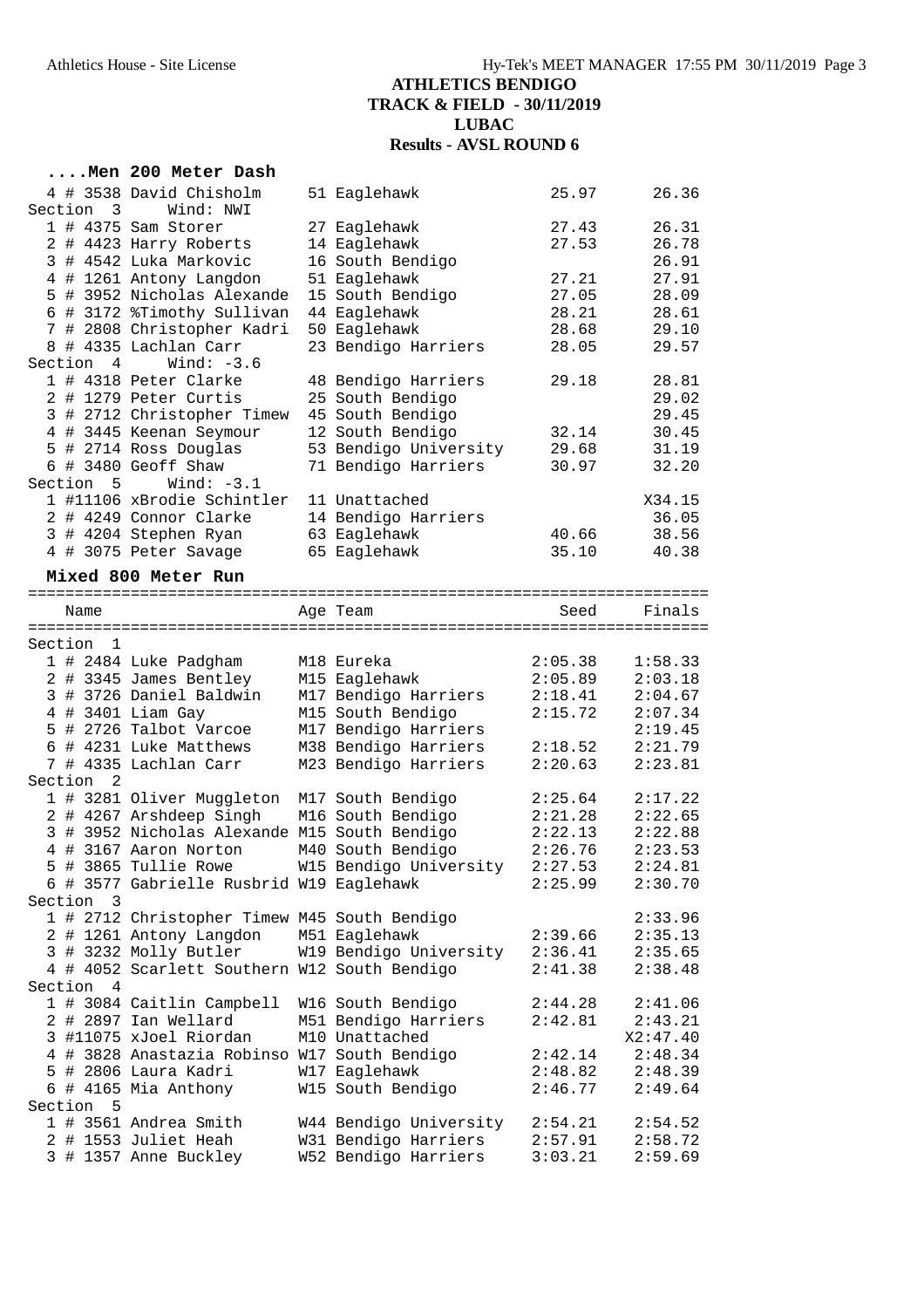### **....Mixed 800 Meter Run**

| 4 # 1068 Allie Guillou                       |          | W13 South Bendigo      |          | 3:05.04                         |
|----------------------------------------------|----------|------------------------|----------|---------------------------------|
| 5 # 2714 Ross Douglas                        |          | M53 Bendigo University | 2:53.02  | 3:06.15                         |
| 6 # 1067 Belle Guillou                       |          | W13 South Bendigo      | 3:09.23  | 3:08.39                         |
| 7 # 1455 Debby Kirne<br>Section 6            |          | W54 South Bendigo      | 3:14.70  | 3:09.66                         |
| 1 #11105 xBradley Riordan                    |          | M8 Unattached          |          | X3:21.41                        |
| 2 # 1069 Jackie Guillou                      |          | W50 South Bendigo      | 3:32.87  | 3:29.63                         |
| 3 # 2412 Carol Coad                          |          | W58 South Bendigo      | 3:41.25  | 3:41.25                         |
| 4 # 3007 Leah Langtree                       |          | W43 Eaglehawk          | 3:42.22  | 3:44.35                         |
| 5 # 4204 Stephen Ryan                        |          | M63 Eaglehawk          |          | 3:54.36                         |
| 6 # 3083 Kylie Campbell                      |          | W43 South Bendigo      | 4:09.61  | 4:17.78                         |
| Mixed 3000 Meter Run                         |          |                        |          |                                 |
| Name                                         | Age Team |                        | Seed     | Finals                          |
|                                              |          |                        |          |                                 |
| Section<br>1<br>1 # 3558 Bernard Nihill      |          | M14 South Bendigo      |          | 10:50.02                        |
| 2 # 4299 Thomas McArthur                     |          | M13 South Bendigo      | 10:49.36 | 11:15.77                        |
| 3 #11075 xJoel Riordan                       |          | M10 Unattached         |          | X11:57.40                       |
| 4 # 3865 Tullie Rowe                         |          | W15 Bendigo University | 10:51.02 | 12:47.93                        |
| 5 # 3084 Caitlin Campbell                    |          | W16 South Bendigo      |          | 13:38.69                        |
| 6 # 3559 Isabel Nihill                       |          | W16 South Bendigo      |          | 13:43.08                        |
|                                              |          |                        |          |                                 |
| Mixed 5000 Meter Run                         |          |                        |          |                                 |
| Name                                         | Age Team |                        | Seed     | Finals                          |
|                                              |          |                        |          |                                 |
| 1 # 3519 Russell Jenkins                     |          | M58 Bendigo University |          | 18:49.34                        |
| 2 # 3945 Craig Green                         |          | M52 Bendigo University | 18:22.53 | 18:57.54                        |
| 3 # 2897 Ian Wellard                         |          | M51 Bendigo Harriers   |          | 19:56.23                        |
| 4 # 1553 Juliet Heah                         |          | W31 Bendigo Harriers   |          | 22:48.84                        |
| 5 # 1357 Anne Buckley                        |          | W52 Bendigo Harriers   | 21:57.60 | 22:58.20                        |
| 6 # 3561 Andrea Smith                        |          | W44 Bendigo University | 22:20.17 | 23:09.20                        |
| 7 # 1455 Debby Kirne                         |          | W54 South Bendigo      | 24:53.02 | 24:13.05                        |
| 8 # 2234 Hunter Gill                         |          | M71 Bendigo Harriers   | 24:12.83 | 24:29.07                        |
| 9 # 2714 Ross Douglas                        |          | M53 Bendigo University | 25:36.25 | 26:46.92                        |
| Mixed 200 Meter Hurdles                      |          |                        |          |                                 |
| Name                                         | Age Team |                        | Seed     | Finals                          |
|                                              |          |                        |          |                                 |
| Section 1 Wind: -1.4                         |          |                        |          |                                 |
| 1 # 4053 Mackenzie Souther W14 South Bendigo |          |                        |          | 42.65                           |
| Mixed 400 Meter Hurdles                      |          |                        |          |                                 |
| ====================================         |          |                        |          | =============================== |
| Name                                         | Age Team |                        | Seed     | Finals                          |
| Section<br>1                                 |          |                        |          |                                 |
| 1 # 3538 David Chisholm                      |          | M51 Eaglehawk          | 1:09.44  | 1:07.28                         |
| # 3562 Keely Trew                            |          | W27 South Bendigo      | 1:16.66  | 1:16.75                         |
| 3 # 1261 Antony Langdon                      |          | M51 Eaglehawk          |          | 1:17.78                         |
| 4 # 2779 David Lonsdale                      |          | M51 Bendigo University |          | 1:23.07                         |
| 5 # 1553 Juliet Heah                         |          | W31 Bendigo Harriers   | 1:30.35  | 1:25.81                         |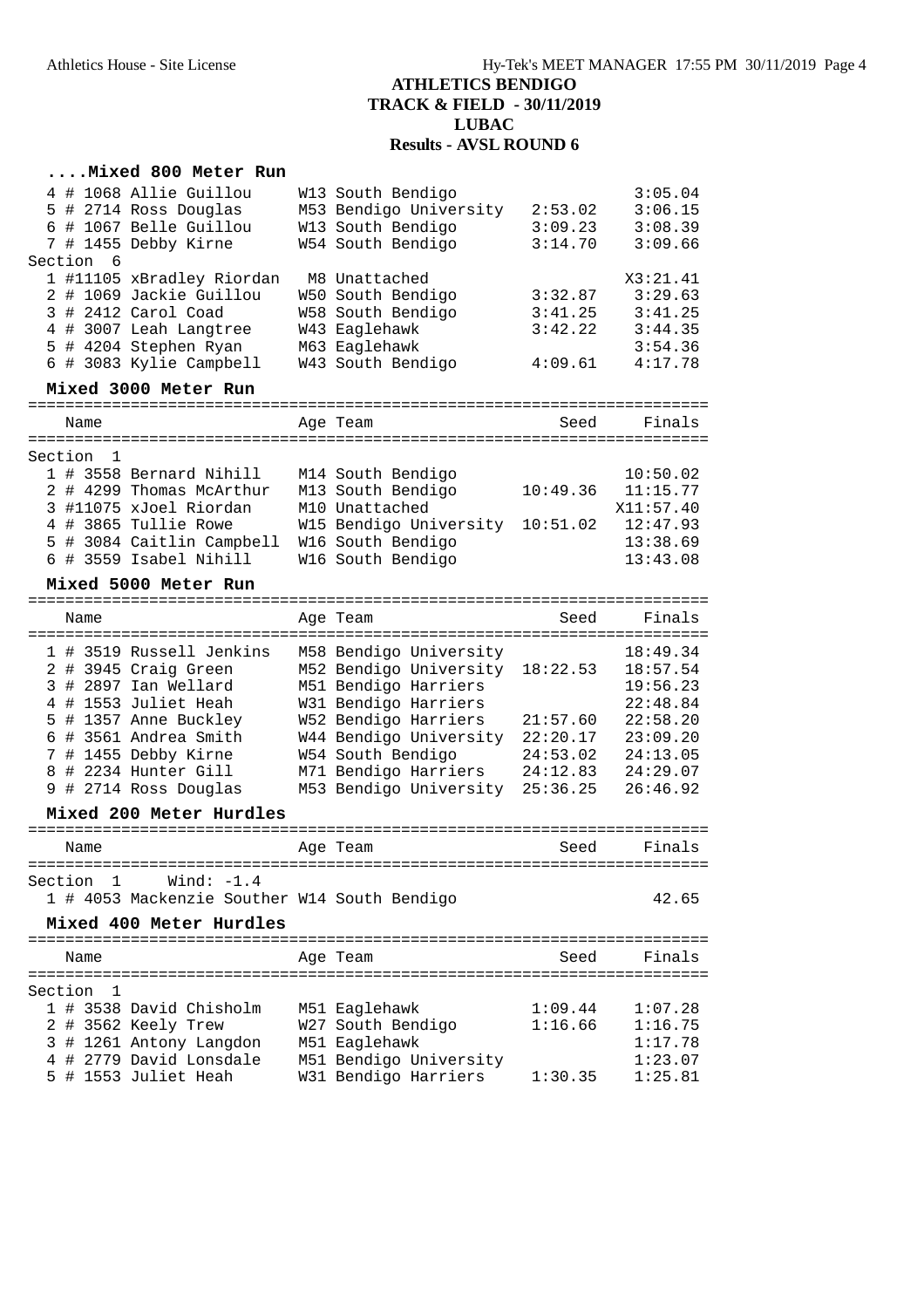#### **Mixed 4x200 Meter Relay**

| Team                             |  | Seed<br>Finals                   |
|----------------------------------|--|----------------------------------|
|                                  |  |                                  |
| 1 Eaglehawk 'A'                  |  | 1:52.18                          |
| 1) #3106 Jorja Morrison 13       |  | 2) #3822 Jorja Peace 15          |
| 3) #3094 Niah Langtree 17        |  | 4) #2806 Laura Kadri 17          |
| 2 Bendigo Harriers 'A'           |  | 1:54.63                          |
| 1) #3599 Nyah Brits 15           |  | 2) #3252 Abbey Conquer 15        |
| 3) #3727 Ruby Hore 17            |  | 4) #4436 Frances Leach 14        |
| 3 South Bendigo 'A'              |  | 2:07.20                          |
| 1) #1068 Allie Guillou 13        |  | 2) #3716 Jessica Grigson 13      |
| 3) #1067 Belle Guillou 13        |  | 4) #3557 Genevieve Nihill 12     |
| 4 South Bendigo 'B'              |  | 2:15.68                          |
| 1) #4052 Scarlett Southern 12    |  | 2) #3082 Courtney Campbell 13    |
| 3) #3166 Jemma Norton 13         |  | 4) #4053 Mackenzie Southern 14   |
| 5 South Bendigo<br>'D'           |  | 2:25.42                          |
| 1) #2412 Carol Coad 58           |  | 2) #3227 Joan Self 62            |
| 3) #1069 Jackie Guillou 50       |  | 4) #1455 Debby Kirne 54          |
| 6 Unattached 'A'                 |  | X2:27.89                         |
| 1) #11076 xKyal Riordan 12       |  | 2) #11106 xBrodie Schintler 11   |
| 3) #11075 xJoel Riordan 10       |  | 4) #11105 xBradley Riordan 8     |
| 7 South Bendigo<br>$\cdot$ ' C ' |  | 2:40.48                          |
| 1) #4201 Jen McArthur 51         |  | 2) #2999 Jennifer Payne 63       |
| 3) #2497 Annette Curtis 63       |  | 4) #4218 Trudy Haines 49         |
| Section 2                        |  |                                  |
| 1 South Bendigo 'F'              |  | 1:41.49                          |
| 1) #3281 Oliver Muggleton 17     |  | 2) #2661 James Woods 16          |
|                                  |  |                                  |
| 3) #4267 Arshdeep Singh 16       |  | 4) #3401 Liam Gay 15             |
| 2 South Bendigo 'E'              |  | 1:56.70                          |
| 1) #1279 Peter Curtis 25         |  | 2) #2712 Christopher Timewell 45 |
| 3) #3167 Aaron Norton 40         |  | 4) #3445 Keenan Seymour 12       |
| 3 South Bendigo 'G'              |  | 2:04.17                          |
| 1) #3952 Nicholas Alexander 15   |  | 2) #4542 Luka Markovic 16        |
| 3) #4299 Thomas McArthur 13      |  | 4) #4219 Logan Hromenko 14       |
| 4 Bendigo Harriers 'B'           |  | 2:05.79                          |
| 1) #4318 Peter Clarke 48         |  | 2) #2931 Geoff Jordan 50         |
| 3) #3480 Geoff Shaw 71           |  | 4) #2897 Ian Wellard 51          |

#### **Mixed High Jump**

========================================================================= Age Team Seed Finals ========================================================================= Flight 1 1 # 2661 James Woods M16 South Bendigo 1.90m 1.90m 1 # 2740 James Miller M17 Bendigo Harriers 2.00m 1.90m 3 #11107 xJulian Callea M18 Unattached X1.85m 4 # 4249 Connor Clarke M14 Bendigo Harriers 1.50m 1.55m 5 # 4220 Abbey Hromenko W17 South Bendigo 1.55m 1.50m Flight 2 1 # 4547 Darcy Langdon M15 Bendigo Harriers 1.55m 2 # 4423 Harry Roberts M14 Eaglehawk 1.32m 1.40m 3 # 3822 Jorja Peace W15 Eaglehawk 1.35m 1.35m 3 # 4375 Sam Storer M27 Eaglehawk 1.35m 3 # 4318 Peter Clarke M48 Bendigo Harriers 1.30m 1.35m 3 # 2714 Ross Douglas M53 Bendigo University 1.35m 1.35m 3 # 2931 Geoff Jordan M50 Bendigo Harriers 1.35m 1.35m 3 # 3167 Aaron Norton M40 South Bendigo 1.45m 1.35m 3 # 3538 David Chisholm M51 Eaglehawk 1.40m 1.35m 10 # 1261 Antony Langdon M51 Eaglehawk 1.30m 1.30m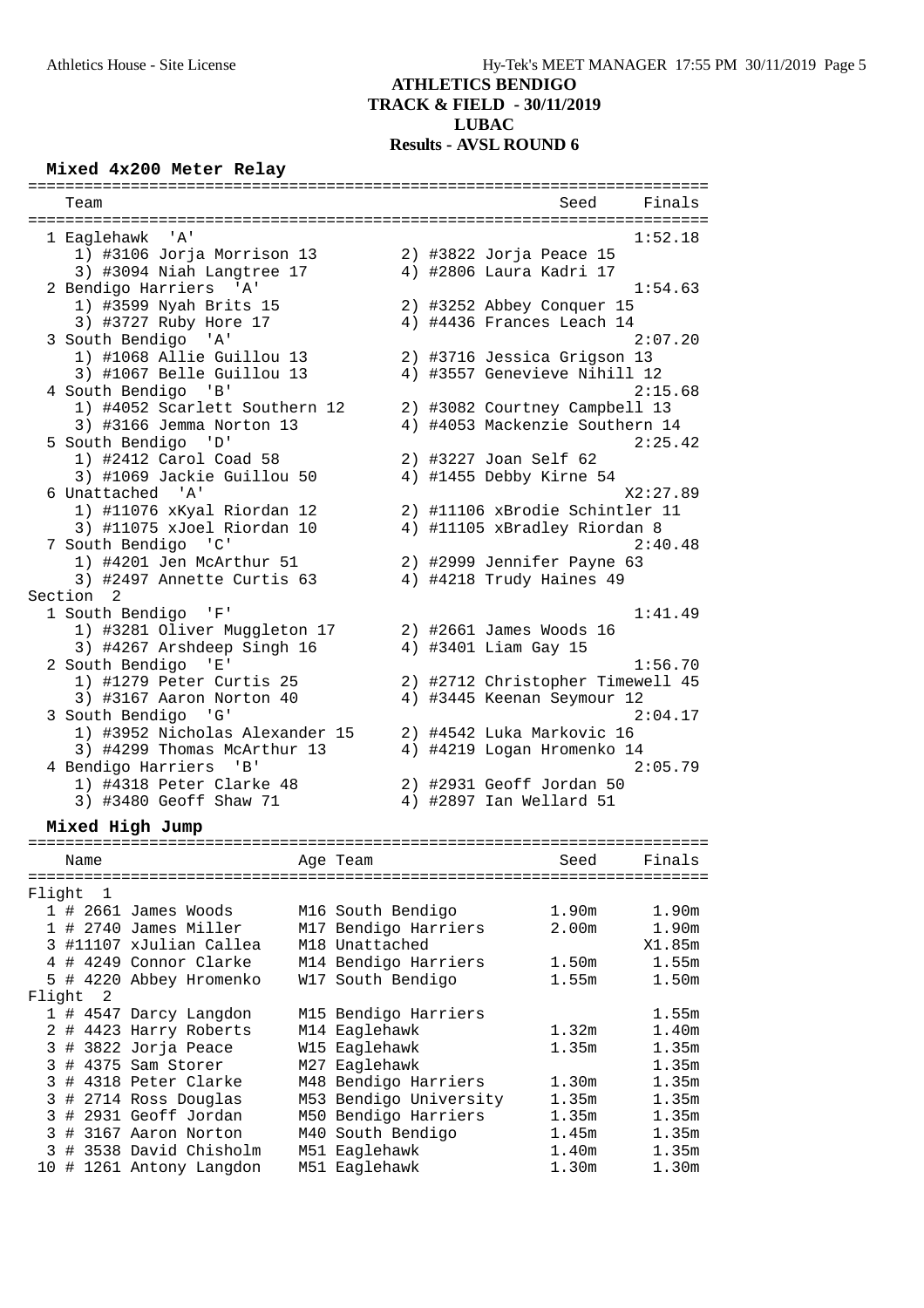### **....Mixed High Jump**

| Flight | $\overline{\phantom{a}}$ | 10 # 3480 Geoff Shaw<br>-- # 1279 Peter Curtis                                                                                                                                                                                                           | M71 Bendigo Harriers<br>M25 South Bendigo                                                                                  | 1.35m<br>1.40m           | 1.30m<br>NH                                                         |                   |
|--------|--------------------------|----------------------------------------------------------------------------------------------------------------------------------------------------------------------------------------------------------------------------------------------------------|----------------------------------------------------------------------------------------------------------------------------|--------------------------|---------------------------------------------------------------------|-------------------|
|        |                          | 1 # 2712 Christopher Timew M45 South Bendigo<br>1 # 4436 Frances Leach<br>3 # 4218 Trudy Haines<br>3 # 3716 Jessica Grigson<br>5 # 3445 Keenan Seymour<br>6 # 1068 Allie Guillou<br>7 #11076 xKyal Riordan<br>-- #11106 xBrodie Schintler M11 Unattached | W14 Bendigo Harriers<br>W49 South Bendigo<br>W13 South Bendigo<br>M12 South Bendigo<br>W13 South Bendigo<br>M12 Unattached | 1.25m<br>1.25m<br>1.15m  | 1.35m<br>1.35m<br>1.30m<br>1.30m<br>1.25m<br>1.20m<br>X1.05m<br>XNH |                   |
|        |                          | Mixed Pole Vault                                                                                                                                                                                                                                         |                                                                                                                            |                          |                                                                     |                   |
|        | Name                     |                                                                                                                                                                                                                                                          | Age Team                                                                                                                   | Seed                     | Finals                                                              |                   |
|        | Flight 1                 |                                                                                                                                                                                                                                                          |                                                                                                                            |                          |                                                                     |                   |
|        |                          | 1 # 3480 Geoff Shaw<br>2 # 4219 Logan Hromenko<br>3 # 4218 Trudy Haines                                                                                                                                                                                  | M71 Bendigo Harriers<br>M14 South Bendigo<br>W49 South Bendigo                                                             | 2.90m<br>2.10m<br>1.80m  | 2.90m<br>2.20m<br>1.80m                                             |                   |
|        |                          | Mixed Triple Jump                                                                                                                                                                                                                                        |                                                                                                                            |                          |                                                                     |                   |
|        | Name                     | --------------                                                                                                                                                                                                                                           | Aqe Team                                                                                                                   | ----------------<br>Seed | Finals                                                              | Wind              |
|        |                          | 1 # 4423 Harry Roberts<br>2 # 3480 Geoff Shaw                                                                                                                                                                                                            | M14 Eaglehawk<br>M71 Bendigo Harriers                                                                                      | 10.57m<br>9.13m          | 10.96m<br>9.52m                                                     | $+0.0$<br>3.0     |
|        |                          | 3 # 4436 Frances Leach<br>4 # 4078 Tiahna Robinson<br>5 # 4219 Logan Hromenko                                                                                                                                                                            | W14 Bendigo Harriers<br>W15 Bendigo Harriers<br>M14 South Bendigo                                                          | 8.54 <sub>m</sub>        | 8.84m<br>8.75m<br>8.36 <sub>m</sub>                                 | 0.6<br>2.1<br>3.0 |
|        |                          | 6 #11076 xKyal Riordan<br>7 # 3561 Andrea Smith                                                                                                                                                                                                          | M12 Unattached<br>W44 Bendigo University                                                                                   | 7.63m                    | X8.25m<br>7.82m                                                     | 3.1<br>$+0.0$     |
| 9      |                          | 8 # 3445 Keenan Seymour<br># 3227 Joan Self                                                                                                                                                                                                              | M12 South Bendigo<br>W62 South Bendigo                                                                                     | 7.98m<br>7.64m           | 7.70m<br>7.62m                                                      | 1.9<br>1.9        |
|        |                          | 10 # 2412 Carol Coad<br>11 #11075 xJoel Riordan                                                                                                                                                                                                          | W58 South Bendigo<br>M10 Unattached                                                                                        | 7.65m                    | 7.49m<br>X7.30m                                                     | $+0.0$<br>2.9     |
|        |                          | 12 # 3166 Jemma Norton<br>13 # 2779 David Lonsdale                                                                                                                                                                                                       | W13 South Bendigo<br>M51 Bendigo University                                                                                | 7.68m                    | 7.09m<br>6.98m                                                      | $+0.0$<br>1.5     |
|        |                          | 14 # 3082 Courtney Campbell W13 South Bendigo                                                                                                                                                                                                            |                                                                                                                            | 7.49m                    | 6.90m                                                               | $+0.0$            |

|  |          | $\pm$ 1 3002 0001 010, 001100011 110 000011 Denoir |                        |                   |                    |        |
|--|----------|----------------------------------------------------|------------------------|-------------------|--------------------|--------|
|  |          | 15 #11106 xBrodie Schintler M11 Unattached         |                        |                   | X6.52m             | 1.7    |
|  |          | 16 #11105 xBradley Riordan M8 Unattached           |                        |                   | X6.20m             | 1.2    |
|  | Flight 2 |                                                    |                        |                   |                    |        |
|  |          | 1 # 3571 Angus McKindlay                           | M16 Eaglehawk          | 11.63m            | 11.85m             | 3.5    |
|  |          | 2 # 4220 Abbey Hromenko                            | W17 South Bendigo      | 10.39m            | 10.00 <sub>m</sub> | 2.5    |
|  |          | 3 # 3562 Keely Trew                                | W27 South Bendigo      | 9.69m             | 9.93m              | 2.6    |
|  |          | 4 # 3106 Jorja Morrison                            | W13 Eaglehawk          | 9.57m             | 9.40m              | $+0.0$ |
|  |          | 5 # 3865 Tullie Rowe                               | W15 Bendigo University | 8.99m             | 9.25m              | 1.3    |
|  |          | 6 # 3599 Nyah Brits                                | W15 Bendigo Harriers   | 9.38m             | 8.91 <sub>m</sub>  | $+0.0$ |
|  |          | 7 # 3162 Emma Peters                               | W19 Athletics Chilwell | 8.85m             | 8.70m              | 1.7    |
|  |          | 8 # 1068 Allie Guillou                             | W13 South Bendigo      | 8.66m             | 8.60m              | 2.9    |
|  |          | 9 # 3716 Jessica Grigson                           | W13 South Bendigo      | 8.88m             | 8.56m              | 1.6    |
|  |          | 10 # 1067 Belle Guillou                            | W13 South Bendigo      | 8.29m             | 8.13m              | $+0.0$ |
|  | Flight 3 |                                                    |                        |                   |                    |        |
|  |          | 1 # 2726 Talbot Varcoe                             | M17 Bendigo Harriers   |                   | 11.38m             | 0.4    |
|  |          | 2 # 4547 Darcy Langdon                             | M15 Bendigo Harriers   |                   | 10.38m             | NWI    |
|  |          | 3 # 3538 David Chisholm                            | M51 Eaglehawk          | 10.34m            | 9.67m              | 3.0    |
|  |          | 4 # 1279 Peter Curtis                              | M25 South Bendigo      | 9.41m             | 9.57m              | 1.6    |
|  |          | 5 # 2931 Geoff Jordan                              | M50 Bendigo Harriers   | 8.94 <sub>m</sub> | 8.71m              | 0.5    |
|  |          |                                                    |                        |                   |                    |        |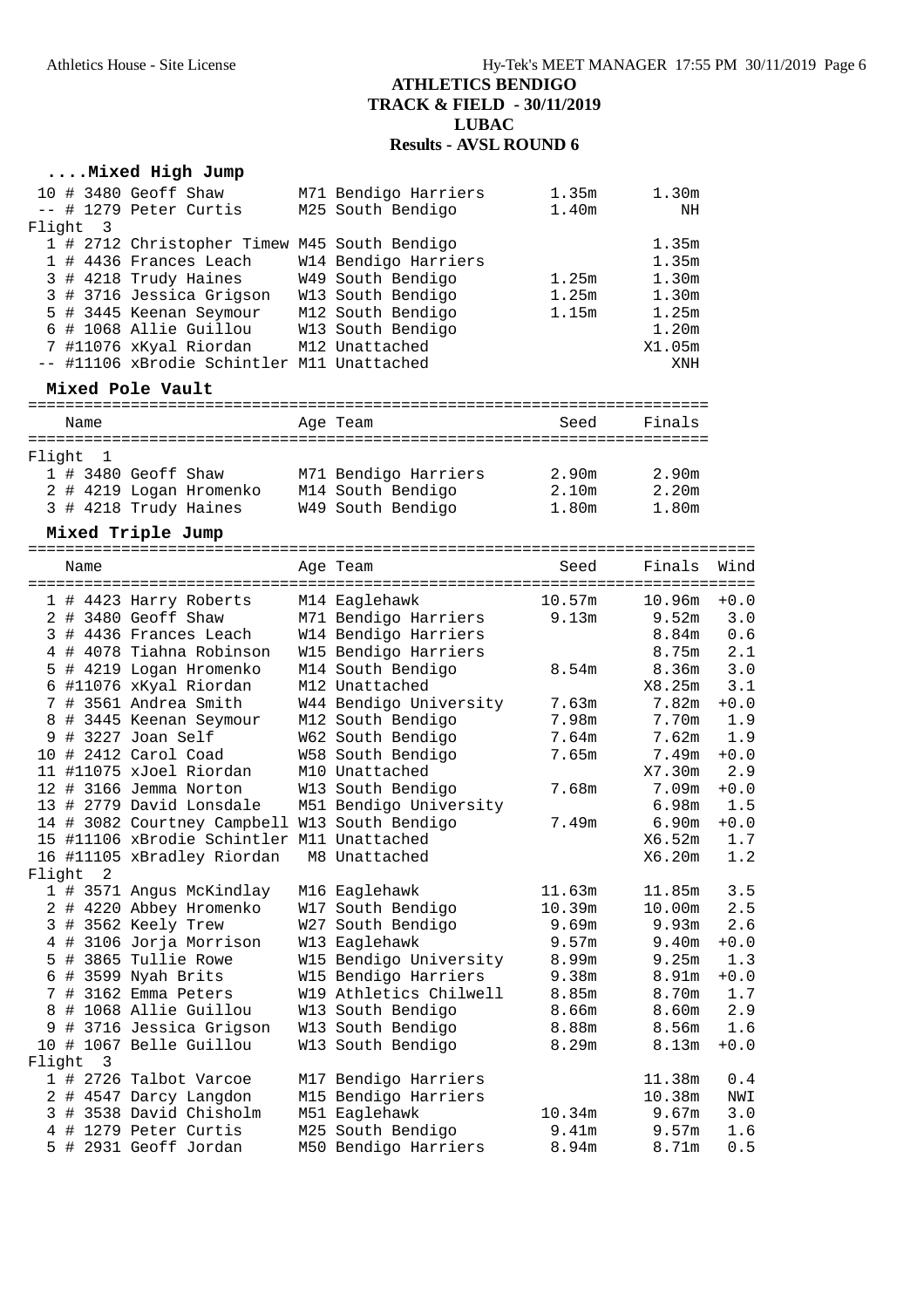#### **....Mixed Triple Jump** 6 # 3727 Ruby Hore W17 Bendigo Harriers 7.68m 7.92m 1.4 7 # 1261 Antony Langdon M51 Eaglehawk 8.32m 7.88m 3.8 **Mixed Discus Throw** ========================================================================= Name Age Team ========================================================================= Flight 1 1 # 3862 Bailey Cooper M22 Bendigo Harriers 23.13m 25.87m 2 # 3538 David Chisholm M51 Eaglehawk 25.06m 25.65m 3 # 2712 Christopher Timew M45 South Bendigo 22.11m 25.08m 4 # 3167 Aaron Norton M40 South Bendigo 23.01m 23.65m 5 # 4204 Stephen Ryan M63 Eaglehawk 19.51m 22.35m 6 # 2931 Geoff Jordan M50 Bendigo Harriers 22.76m 21.21m 7 # 4068 Haylee Greenman W15 Bendigo Harriers 21.53m 21.14m 8 # 4218 Trudy Haines W49 South Bendigo 17.79m 20.30m 9 # 1279 Peter Curtis M25 South Bendigo 13.60m 20.18m 10 # 3727 Ruby Hore W17 Bendigo Harriers 21.40m 20.10m 11 # 3095 Claire Noonan W15 Eaglehawk 24.83m 20.06m 12 # 2714 Ross Douglas M53 Bendigo University 20.21m 19.62m 13 # 3854 Martin Fryer M75 Eaglehawk 22.31m 19.04m Flight 2 1 # 2808 Christopher Kadri M50 Eaglehawk 17.15m 21.42m 2 # 2412 Carol Coad W58 South Bendigo 18.25m 19.78m 3 # 4436 Frances Leach W14 Bendigo Harriers 19.65m 4 # 3561 Andrea Smith W44 Bendigo University 15.85m 18.82m 5 # 3227 Joan Self W62 South Bendigo 18.55m 18.30m 6 # 3166 Jemma Norton W13 South Bendigo 15.51m 16.39m 7 # 3075 Peter Savage M65 Eaglehawk 16.25m 15.06m 8 #11003 xAbbey Berg W11 Unattached X13.55m 9 # 2497 Annette Curtis W63 South Bendigo 13.36m 12.70m 10 # 3083 Kylie Campbell W43 South Bendigo 12.02m 11.94m 11 # 3074 Wendy Ennor W62 Eaglehawk 11.79m 11.66m 12 # 2999 Jennifer Payne W63 South Bendigo 10.94m 10.66m Flight 3 1 # 105 Emma Berg W18 South Bendigo 42.68m 38.22m 2 # 229 Gemma Johansen W16 Ringwood 37.85m 33.69m 3 # 3052 Olivia Graham W19 Eaglehawk 25.08m 29.44m 4 # 2482 Terry Hicks M65 Eaglehawk 31.47m 28.37m 5 # 3861 Mackenzie Cooper M20 Bendigo Harriers 24.70m 25.72m 6 # 3162 Emma Peters W19 Athletics Chilwell 24.81m 25.01m 7 # 3119 Craig Graham M54 Eaglehawk 26.67m 24.26m 8 # 3480 Geoff Shaw M71 Bendigo Harriers 24.30m 23.47m 9 # 3007 Leah Langtree W43 Eaglehawk 25.79m 19.70m **Mixed Hammer Throw** ========================================================================= Age Team Seed Finals ========================================================================= Flight 1 1 # 3052 Olivia Graham W19 Eaglehawk 47.34m 47.65m 2 # 229 Gemma Johansen W16 Ringwood 39.54m 40.30m 3 # 3095 Claire Noonan W15 Eaglehawk 34.67m 33.02m 4 # 3119 Craig Graham M54 Eaglehawk 32.14m 29.97m 5 # 2234 Hunter Gill M71 Bendigo Harriers 29.57m 28.96m 6 # 3727 Ruby Hore W17 Bendigo Harriers 24.19m 24.23m 7 # 3861 Mackenzie Cooper M20 Bendigo Harriers 23.88m 22.98m

8 # 3862 Bailey Cooper M22 Bendigo Harriers 20.44m 20.64m